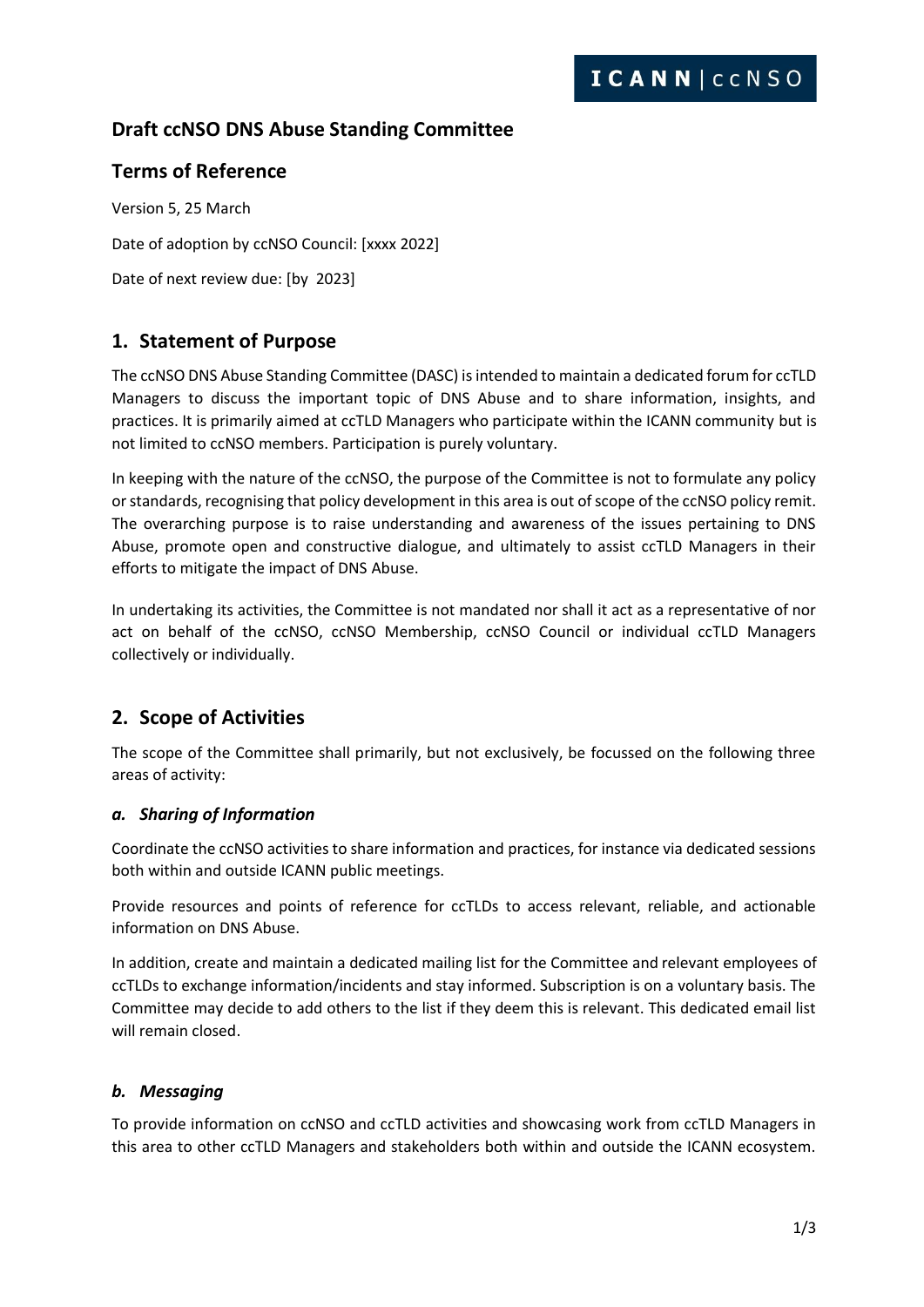Maintain an archive of communications sent and received, and develop materials and collateral which will assist ccTLDs in communicating effectively on this topic area.

It is particularly important to emphasise the diversity (geographic, linguistic, cultural and organisational) of ccTLDs, variety of solutions and practices, and the essential differences in the roles of ccTLDs and registrars.

#### *c. Metrics*

Create an overview of existing metrics. Invite ccTLDs to share metrics (directly, through DAAR or in any other way). Inform the ccTLD community about DAAR. Take other action respecting metrics, including studies, as appropriate and consistent with this charter.

## **3. Membership**

Committee Members. The Committee should represent ccTLDs globally with members appointed by the ccNSO Council from time to time, and with at least one member from each of the ICANN geographical regions (AF, AP, EUR, LAC & NA).

### *Chair of the Committee*

The members of the Committee will nominate a chair, who will then be appointed by the ccNSO Council. If considered appropriate by the Committee, they may also nominate a vice-chair and a secretary, who will then also be appointed by the ccNSO Council.

#### *Liaisons and Observers*

Taking into account its mandate and to exchange information, the Committee may invite an entity, which the Committee deems relevant in light of its activities, to appoint a liaison to the Committee. The Committee may also invite observers from other relevant stakeholders.

If invited, the Committee may also appoint liaisons or observers to other groups deemed relevant by the Committee. When a liaison or observer is appointed the other group shall be informed of the mandate of the Committee.

The members, liaisons, observers of the Committee will be listed on the DNS Abuse Standing Committee homepage.

#### *Subgroups*

The Committee may create a subgroup to execute one of the tasks. In addition to the members, liaisons, and observers of the Committee, the Committee may launch a call for volunteers to the community subscribed on the mailing lists. Subgroup members, observers etc. are appointed by the Chair of the Committee. The support staff will maintain the roster of the subgroup.

#### *Chair, Vice-Chair of Subgroups*

The members of a subgroup will nominate the chair and vice-chair of the subgroup, who will then be appointed by the Chair of the Committee.